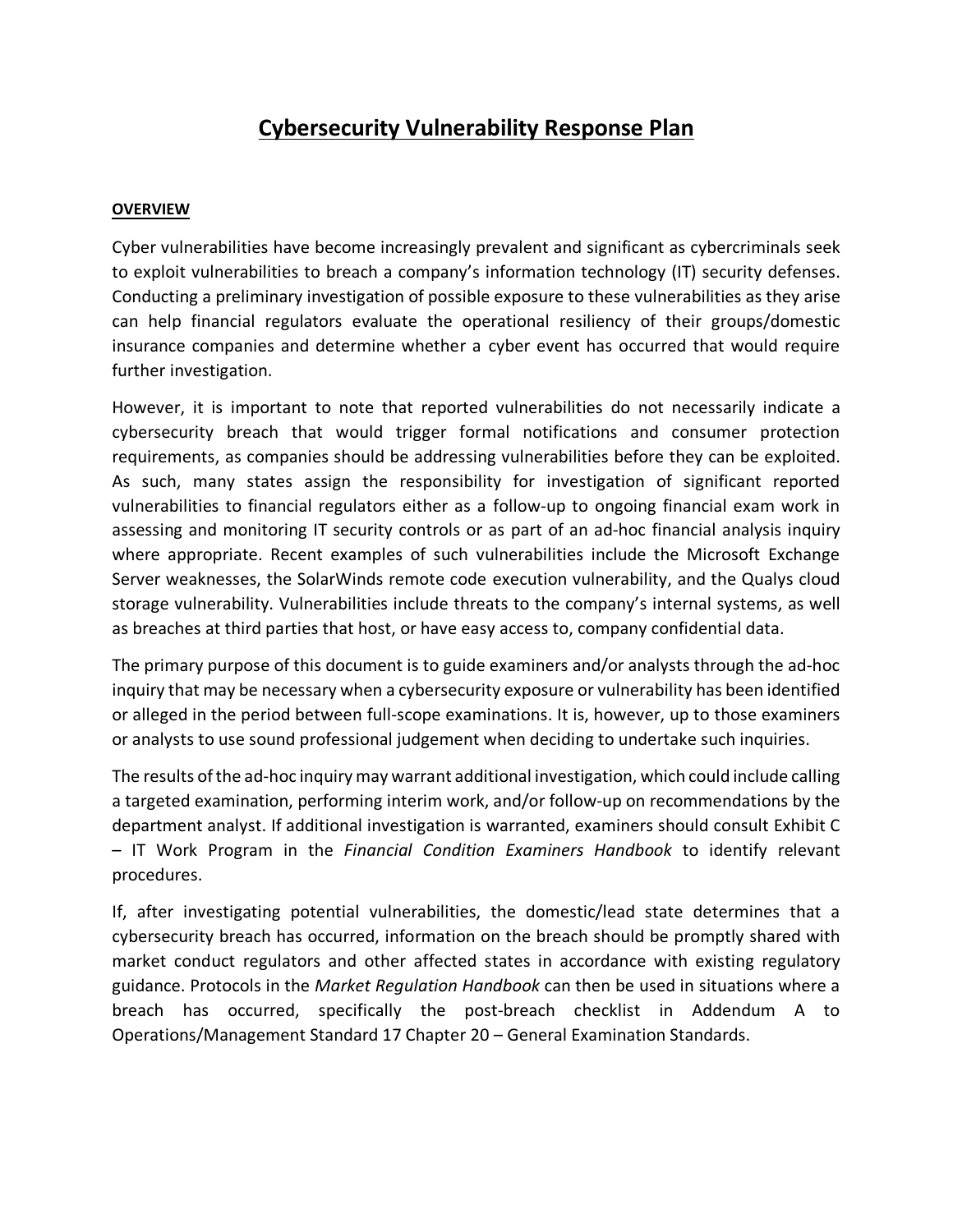#### **Terms & Definitions**

- **Vulnerability** Weakness in an information system, system security procedures, internal controls, or implementation that could be exploited or triggered by a threat source.
- **Incident** An occurrence that actually or imminently jeopardizes, without lawful authority, the confidentiality, integrity, or availability of information or an information system, or constitutes a violation or imminent threat of violation of law, security policies, security procedures, or acceptable use policies.
- **Breach** The loss of control, compromise, unauthorized disclosure, unauthorized acquisition, or any similar occurrence where: a person other than an authorized user accesses or potentially accesses personal identifiable information (PII), or an authorized user accesses PII for an other than authorized purpose.

\*Definitions provided by the National Institute of Standards and Technology (NIST) glossary linked [here.](https://nvlpubs.nist.gov/nistpubs/SpecialPublications/NIST.SP.800-53r5.pdf) *(NIST SP 800-53 rev. 5, Page 421)*

#### **ACTION ITEMS FOR REGULATORS AFTER A VULNERABILITY HAS BEEN IDENTIFIED**

The following section provides common questions and answers to help regulators determine an appropriate course of action in responding to identification of an emerging vulnerability.

- 1. **Which insurers should regulators contact regarding an identified vulnerability**? Professional judgment should be used by the department in determining which insurers to contact based on previous examination and analysis work, as well as the size and severity of the vulnerability identified.
- 2. **Which state(s) should lead the effort of responding to notification of an emerging vulnerability?**

In recognition of the lead state approach to financial regulation and deference to a domestic regulator, as well as to reduce the number of overlapping requests and to create efficiencies for both insurers and regulators, the lead state (for groups) and/or domestic regulator should lead the effort of investigating significant vulnerabilities.

3. **What area of the department should take responsibility for investigating cyber vulnerabilities and breaches?**

It is up to each department to determine which area should take responsibility for investigating vulnerabilities, which could be affected by subject matter expertise and availability, the NAIC has primarily classified follow-up procedures for known breaches as a market regulation activity and has included such procedures in the *Market Regulation Handbook*. This is primarily due to the importance of ensuring adequate consumer protection post breach. However, given that a breach can also affect an insurer's solvency position, coordination with financial regulators in post-breach follow-up activities is encouraged.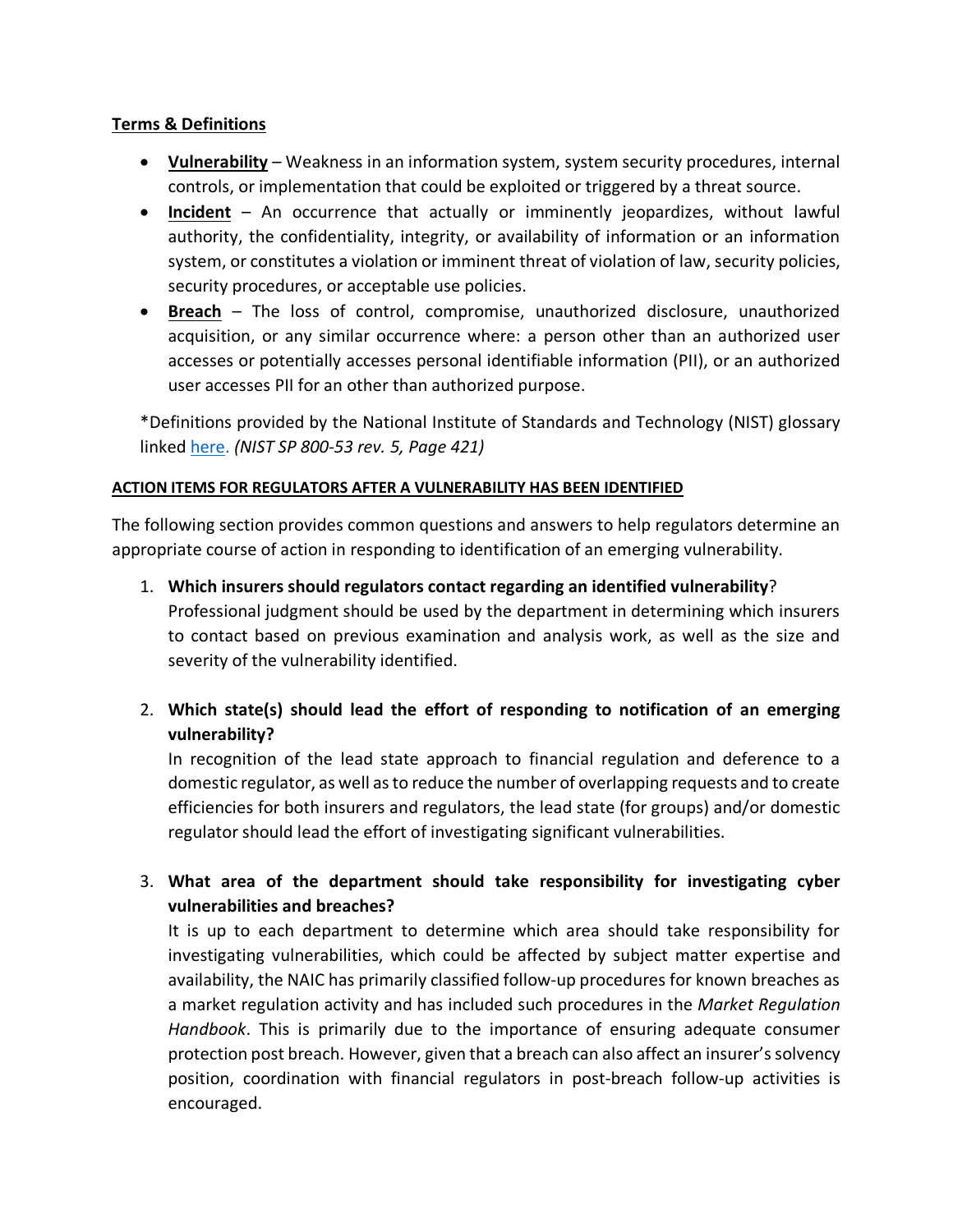Investigations related to significant vulnerabilities are typically viewed as following up on financial exam work to assess IT security controls. As such, it is recommended that financial regulators take the lead in addressing significant identified vulnerabilities. However, given the potential for a vulnerability exposure to turn into a breach, early coordination with market regulation is encouraged.

## 4. **Does the adoption status of the NAIC's** *[Insurance Data Security Model Law](https://content.naic.org/sites/default/files/MO668.pdf)* **(#668) (or other relevant state law) affect a state's response**?

As this guidance focuses primarily on addressing an identified vulnerability, as opposed to an incident or breach, it is not clear whether information on the vulnerability and how it has been addressed would be reported to the department unless or until an actual incident or breach has occurred. As a result, it may be appropriate to proactively address an identified vulnerability even if your department has reporting requirements already in place. Proactive investigation of identified vulnerabilities with insurers may help prevent breaches from occurring that the department would otherwise have to address down the line. However, before taking steps to address an identified vulnerability, the regulator should ensure that the department has not yet received a notice from the insurer on this exposure.

Those states that have passed Model #668 may find themselves at an advantage as they will be informed of breaches in a timely manner and will have greater opportunity to speak and coordinate with their licensees, as well as with other states.

# **5. If the investigation of cyber vulnerabilities identifies a need to take additional steps in addressing IT control processes, how can this work be performed so that it can be used on the next full scope exam?**

The most effective way to conduct this investigation in a manner that would allow the results to be integrated into an upcoming full-scope exam would be to use the interim work concept as defined by the *Financial Condition Examiners Handbook* (see Section 1- 1, Part I). Interim work is intended to provide examiners the opportunity to conduct exam procedures in areas that are considered inherently risky but are not known to present an immediate concern. A separate examination report is not required in the interim period as information deemed appropriate for report purposes will be included within the fullscope examination report. However, results of interim work are expected to be documented in Exhibit AA—Summary Review Memorandum.

#### *Example Scenario:*

Let us assume a software vulnerability was identified. If after having received what the team has determined to be adequate information, and having thoroughly reviewed all of this information, the team should then conclude whether the insurer has taken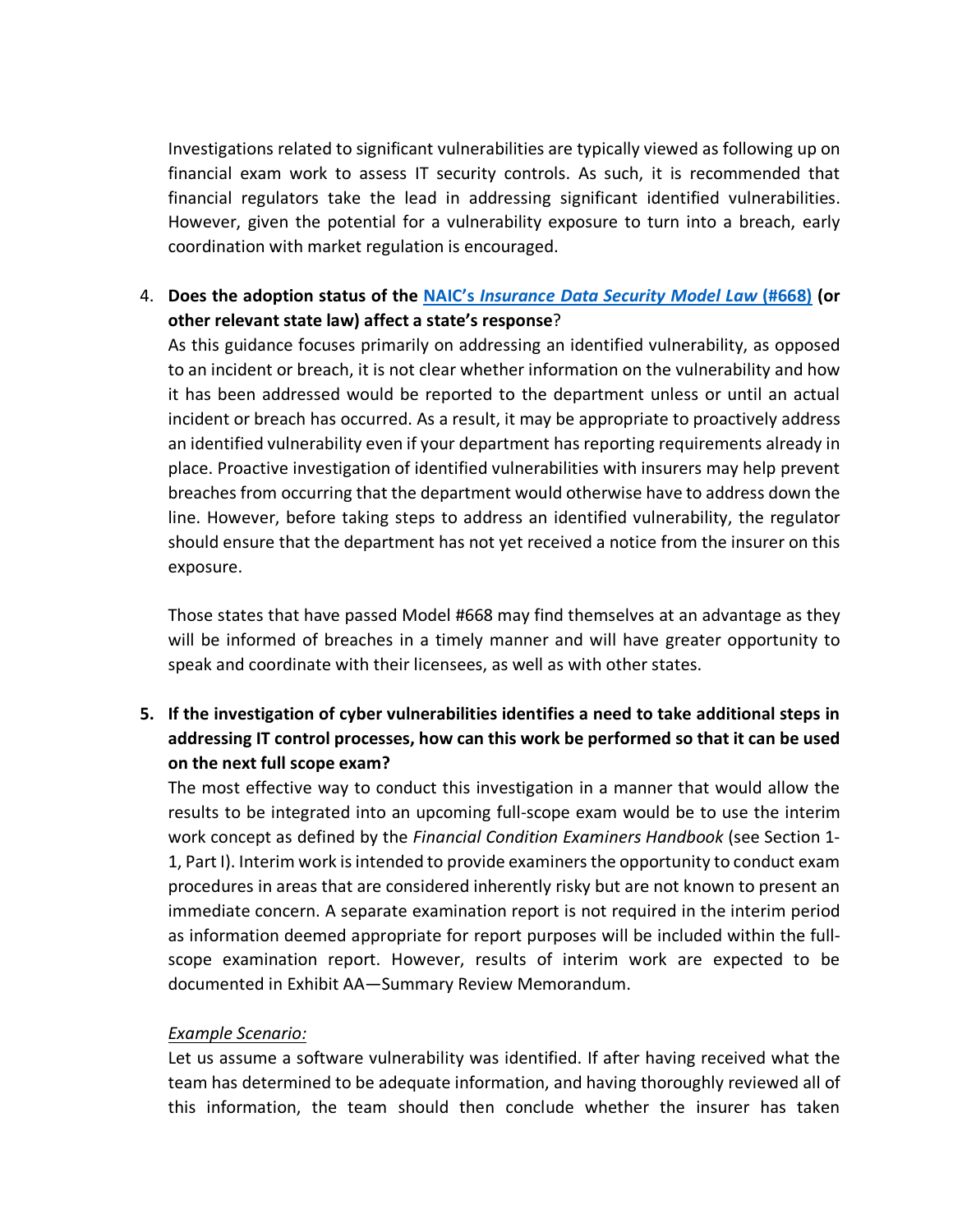appropriate steps to mitigate concerns related to this vulnerability or whether additional actions are warranted. In this example, the exam team concludes it is necessary to check the insurer's patch management protocols. To investigate the vulnerability, the team performs interim work and learns that the company has an updated patch negating the vulnerability. Additionally, the team selects a sample of insurer servers to verify they are at the right version/patch level. From here, the team would inquire about the vulnerability and how the insurer handled it. The team, having received adequate responses, concludes that the insurer has taken appropriate steps to mitigate concerns related to this vulnerability.

At the time of the full-scope exam, this work could be used to help address the DSS 05.01 procedure on Exhibit C. However, before leveraging interim work, the exam team should perform roll-forward procedures to determine whether the processes tested in the interim period are still in place and substantially the same, as changes may affect the conclusions that were reached in the interim period. For additional guidance about rolling forward interim work procedures for use in the full-scope exam, see Section 1-1 in the *Financial Condition Examiners Handbook*.

### **POSSIBLE QUESTIONS IN DETERMINING AN INSURER'S EXPOSURE TO A KNOWN VULNERABILITY**

The following questions can be used to help a regulator determine an insurer's exposure to a known vulnerability, as well as any steps taken to mitigate and address the vulnerability (if exposed). These questions should be customized to the specific situation identified. As the topics addressed and questions raised are largely in line with topics covered during an examination IT review, regulators are encouraged to work with their IT specialists, if necessary, to customize the inquiries, evaluate the appropriateness of responses received, and determine if any additional follow-up is necessary. If specialist resources are not available to a state in this area, NAIC IT security staff may be available to assist in this regard. Where appropriate, corresponding topics from Exhibit C – Evaluation of Controls in Information Technology from the *Financial Condition Examiners Handbook* have been included to assist in evaluating an insurer's response to a specific question.

- 1. Does the insurance company have any exposure to the discovered vulnerability?
- 2. If applicable, has the insurance company deployed updates to affected [*application*] servers?
	- a. What are the insurance company's patch management protocols?
	- b. Was the recommended patch applied?
	- c. What steps were taken between when the vulnerability was discovered and when the patch was applied to mitigate the risk?
	- d. If the insurance company has not been able to patch, has it followed [*application vendor/developer*] instructions for how to mitigate through reconfiguration? *See Exhibit C ITPQ question #5*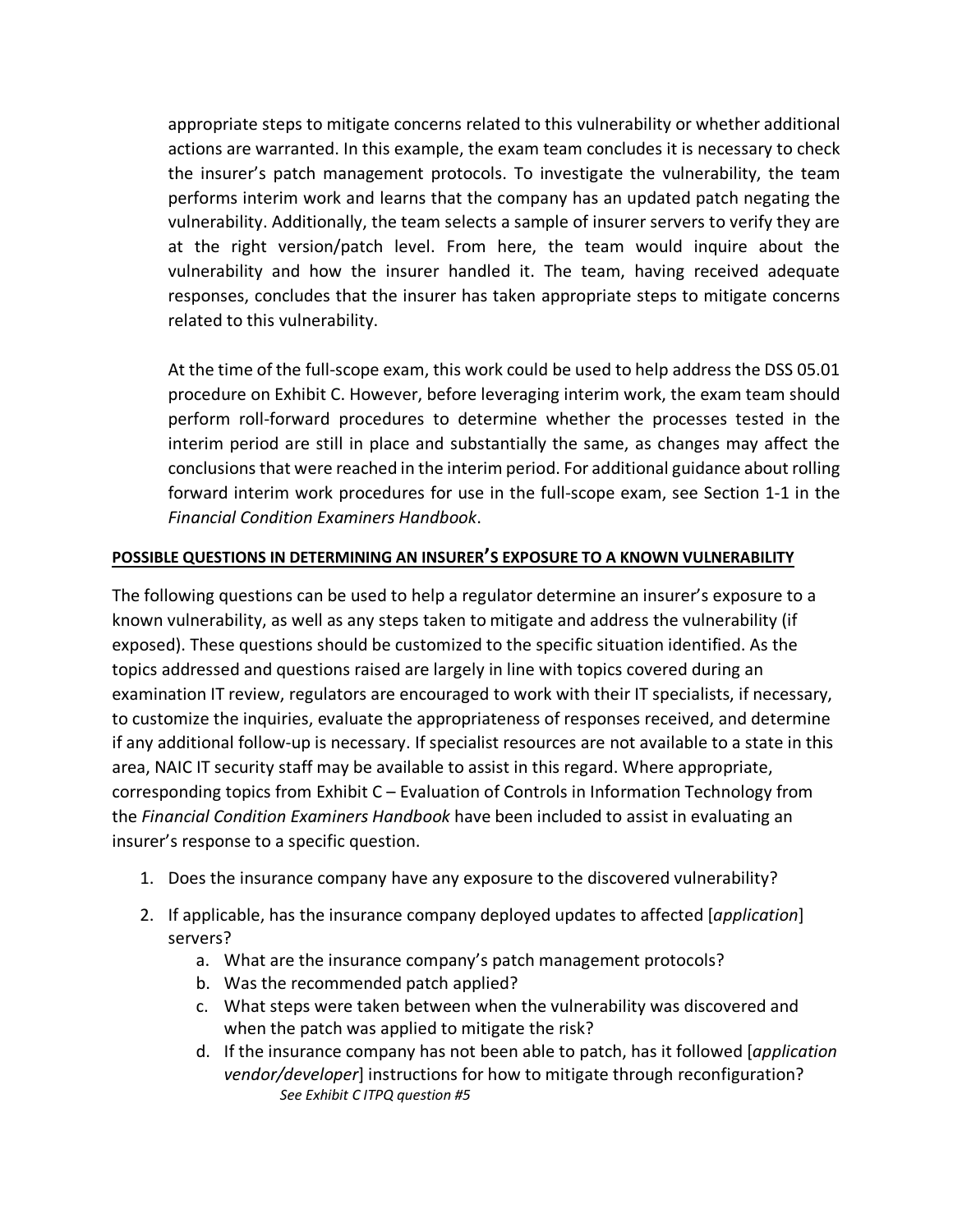- e. Has the insurance company taken steps to investigate its systems and logs for exploitation, persistence, or evidence of lateral movement? If so, has the insurance company remediated any identified exploitation or persistence and investigated its environment for indications of lateral movement? *See Exhibit C DSS 05.07*
- 3. For vulnerabilities derived from breaches at insurer third parties:
	- a. Was company data exposed, or does the third party have easy access to your data?
	- b. Has access been restricted?
	- c. What steps have been taken to mitigate the risk that your data was exposed?
	- d. What communication has taken place?
	- e. Has the insurance company addressed this issue with its third-party service providers, if applicable?

*See Exhibit C ITPQ Question #3*